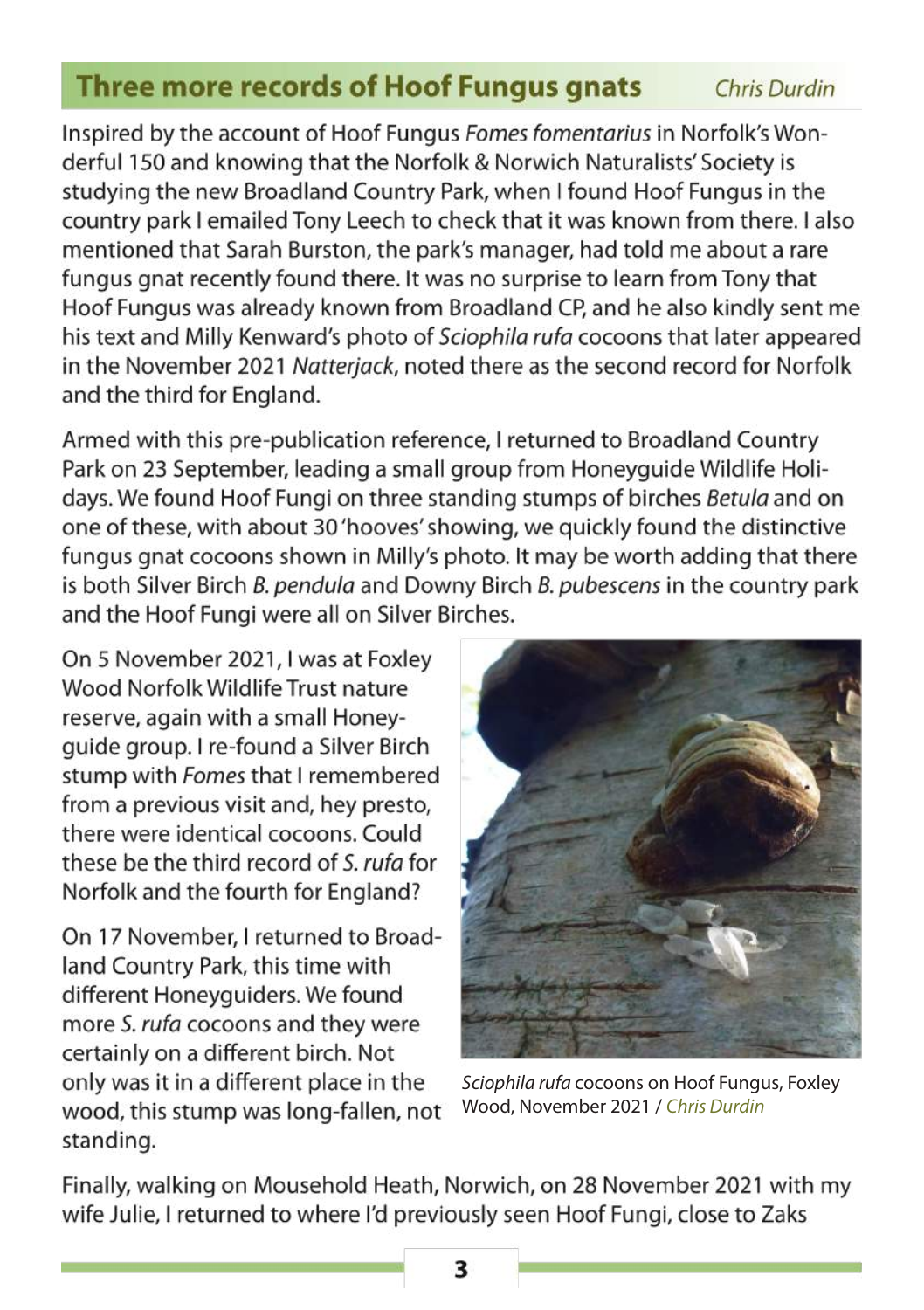

Hoof Fungus, close to Zaks, Mousehold Heath, on a fallen birch, with a single S. rufa cocoon. The fungus growth's change of direction shows that the stump fell off the main trunk several years ago. / Chris Durdin

Mousehold Diner. There were no cocoons by the fungi on the standing stump, though when I examined a fallen stump at the same spot there was a single cocoon under the overhang of a Hoof Fungus.

Given that S. rufa cocoons are distinctive once you've seen a photo, I wondered if they had been found several times in Norfolk once the Natteriack article had appeared. Not so, says Tony Irwin, at least from his inbox. I contacted national fungus gnat expert Peter Chandler, who confirmed the IDs, noting that: "There are similar species on other fungi but it's only likely to be S. rufa on Fomes."

From the above and Peter Chandler's information we have the following sequence of records for S. rufa in England.

1/23 September 2017, Flitwick Moor, Bedfordshire.

2/19 May 2019, between Stow Bedon and Thompson Common, Norfolk.

3/12 September 2021, Broadland Country Park, Norfolk.

4/5 November 2021, Foxley Wood, Norfolk.

5/17 November 2021, Broadland Country Park, Norfolk.

6/28 November 2021, Mousehold Heath, Norfolk.



Sciophila rufa 2020 distribution map, before these 2021 Norfolk records / Peter Chandler